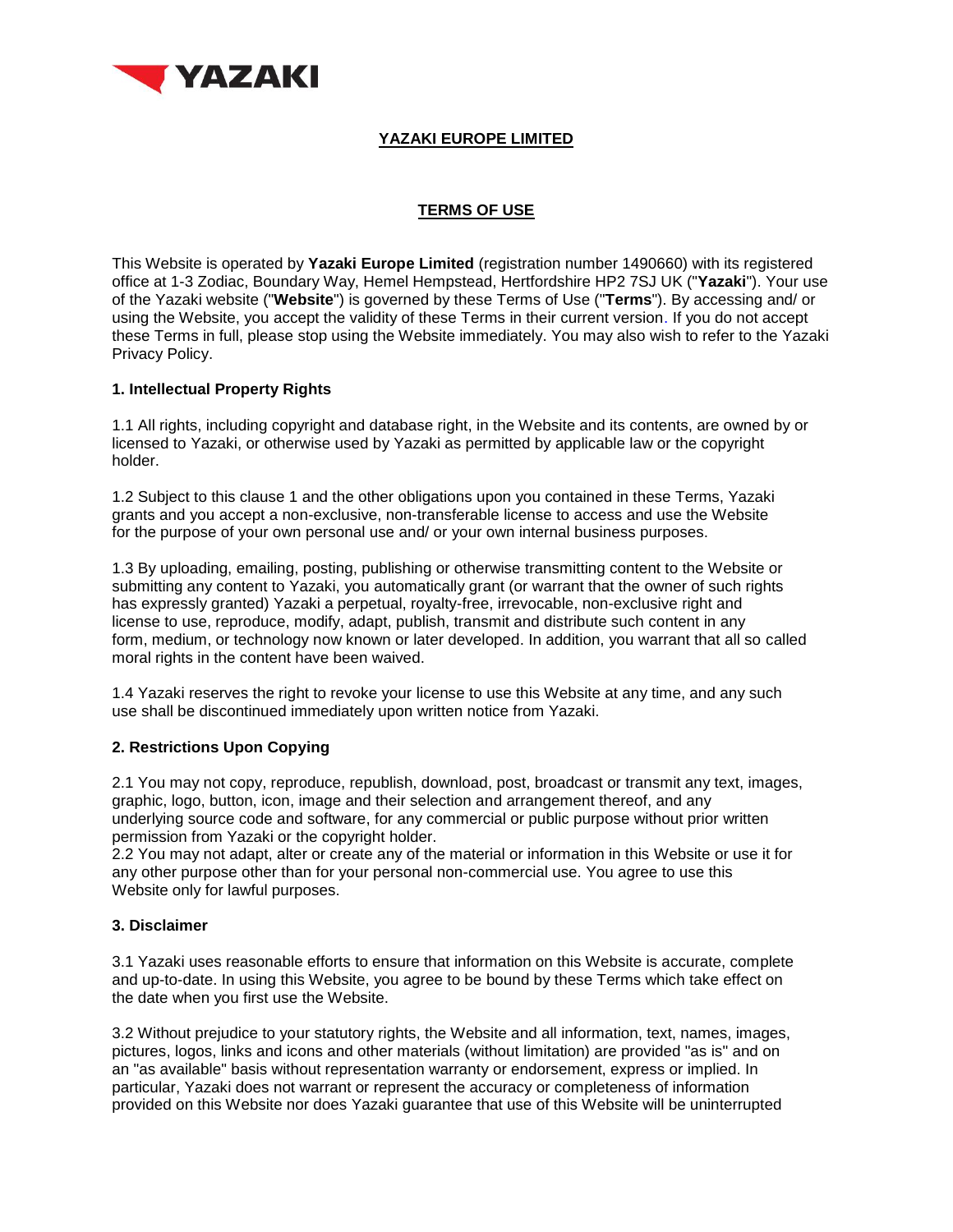

or error-free, or that the Website and its servers are free of computer viruses or bugs.

3.3 In no event will Yazaki be liable to any person for any damage or loss that may arise from the use of any information contained on this Website or products displayed on this Website, including, without limitation, indirect or consequential damages, or any damages whatsoever arising from use or loss of use, data, or profits, whether in action of contract, negligence or other tortious action, arising out of or in connection with the use of the Website.

3.4 Notwithstanding anything else in these Terms, Yazaki will not be liable for claims relating to the functionality or availability of this Website.

## **4. Updating Website Information**

4.1 Website information (including without limitation database information, these Terms and the Yazaki Data Protection Statement) may be updated, supplemented or replaced at any time and you are required to read the current information each time you access the Website. Yazaki may at any time, without prior notice, block the Website in whole or part or change the content.

### **5. Trademarks**

5.1 All names, images, logos identifying Yazaki are proprietary marks of Yazaki or any other company associated with Yazaki. All third party brand, product, service and company names contained on this Website are the trademarks, service marks and trade names of their respective holders. Yazaki does not give permission for their use by any person other than the holders. Any such use may constitute an infringement of the holders' rights.

### **6. Linking**

6.1 No links to this Website may be used without Yazaki's written permission. If you wish to provide a link to the Website please email your request to info@yazakieurope.com with full details.

6.2 Yazaki reserves all rights in respect of links including without limitation the right to determine the size and positioning of the link and that any link is to the Website homepage.

6.3 Links from the Website are provided for your convenience only and do not represent Yazaki's endorsement of or affiliation with the linked Website. You access any such links entirely at your risk.

## **7. Limitation of Offer**

7.1 Yazaki makes no offer to supply any goods and/ or services through the Website.

7.2 Any request for goods or services made by you is subject to express acceptance by Yazaki or any other company associated with Yazaki in accordance with applicable terms.

#### **8. Data Protection**

8.1 Information provided to Yazaki is used in accordance with applicable data protection legislation and the Yazaki Privacy Policy.

#### **9. Monitoring**

9.1 Yazaki, its affiliates and agents are entitled, but not obliged, to review or retain your communications while you are visiting the Website. Yazaki may monitor your communications to evaluate the quality of service you receive, the security of the service, or for other reasons. You agree that Yazaki's monitoring activities will not entitle you to any cause of action or other right with respect to the manner in which Yazaki monitors your communications. In no event will Yazaki be liable for any costs, damages, expenses or any other liabilities incurred by you as a result of Yazaki's monitoring activities.